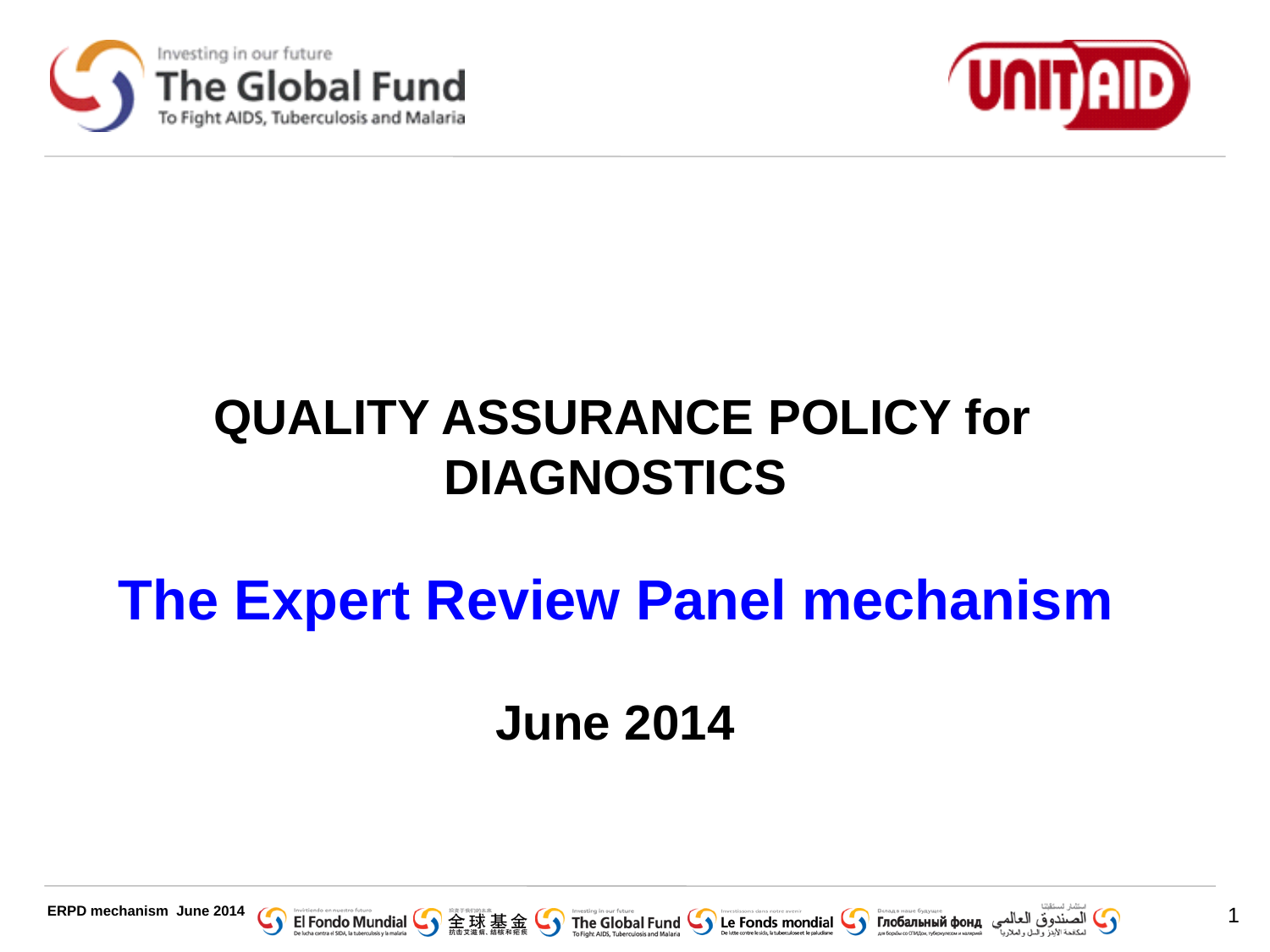# **Outline of presentation**

- Background
- Purpose
- Operationalization of ERPD
- Membership
- Mechanism
- **Responsibilities**
- Risk categories of ERPD reviewed products
- Next steps
- **Conclusions**

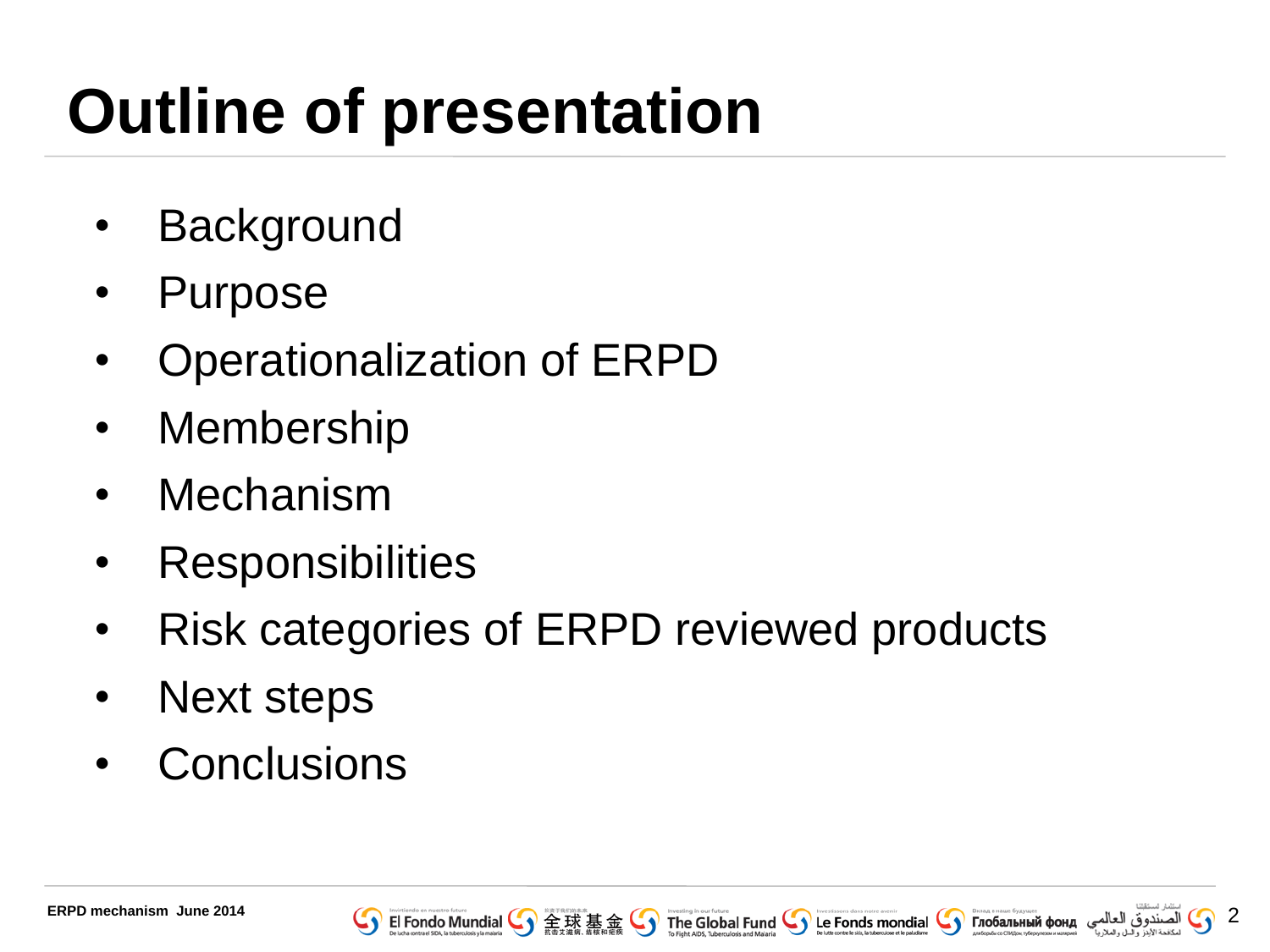# **Background**

- The Global Fund's Board approved the Quality Assurance (QA) Policy for Diagnostic Products in December 2010.
	- QA Policy was implemented in March 2011.
	- QA Policy is based on the recommendations of a group of experts on regulatory, technical, implementation issues related to diagnostics.
- After 3 years of implementation, the Secretariat reviewed the policy (February 2014) in light of **experience gained with implementation, advances in technologies, market developments, assessment of new products and partners' harmonization efforts.**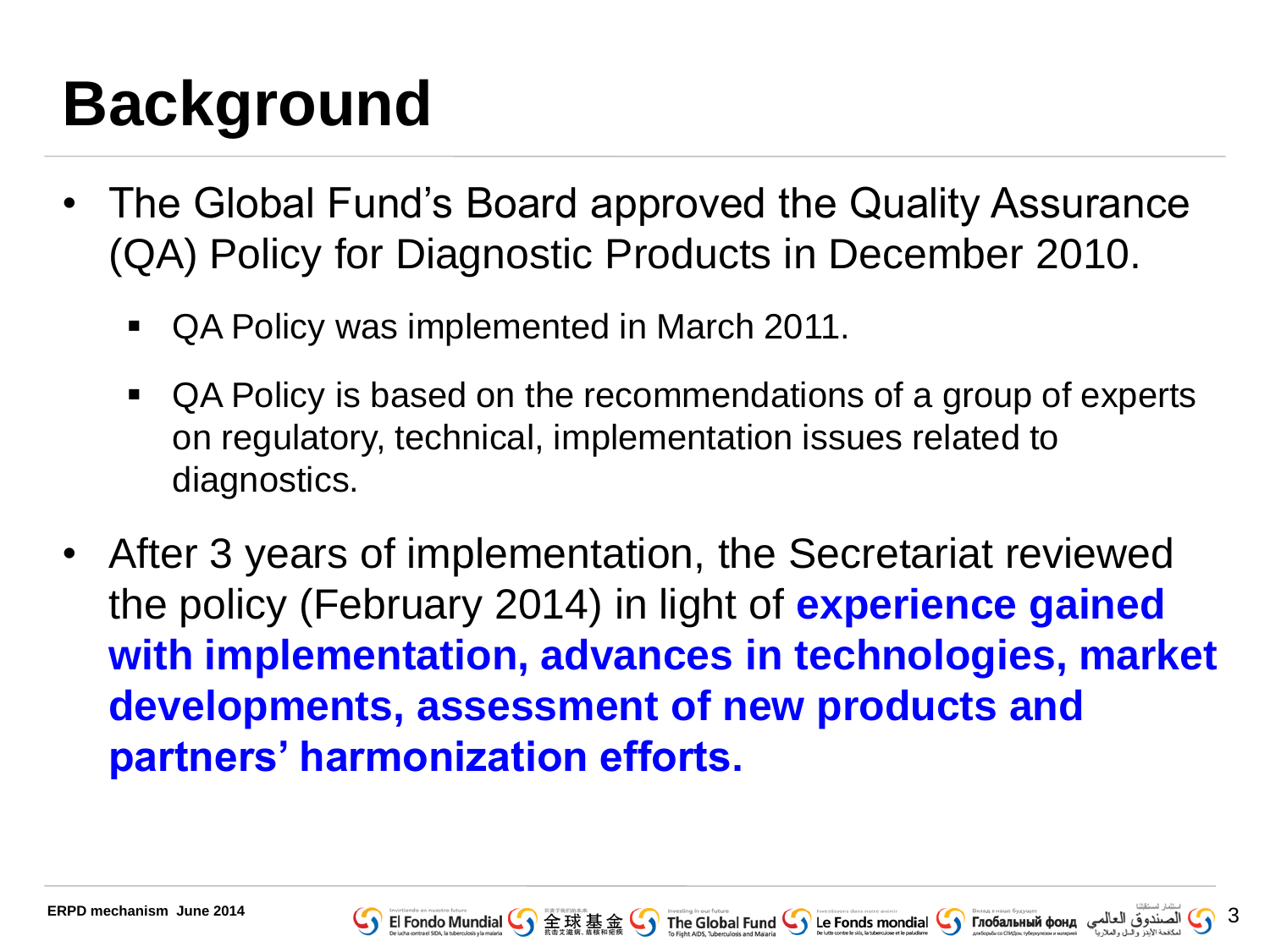# **Global Fund QA Policy for Diagnostics**

- Global Fund financing can only be used to procure diagnostics manufactured according to the applicable ISO or equivalent standards. These products must be monitored and used in compliance with national or WHO policies and guidance, appropriate for the intended use settings.
- *In addition, HIV and Malaria Immunoassays, HIV molecular (VL & EID), CD4 and TB molecular technologies must meet any one of the following criteria:*
	- *Recommendation by WHO for use in applicable treatment programs, based on technical and/or performance review*
	- *Authorization by a stringent regulatory authority (SRA) who is a founding member of the Global Harmonization Task Force when stringently assessed (not valid for CD4, malaria & TB); or*
	- *Approved by the Global Fund through advice of an Expert Review Panel for Diagnostics (ERPD) .*



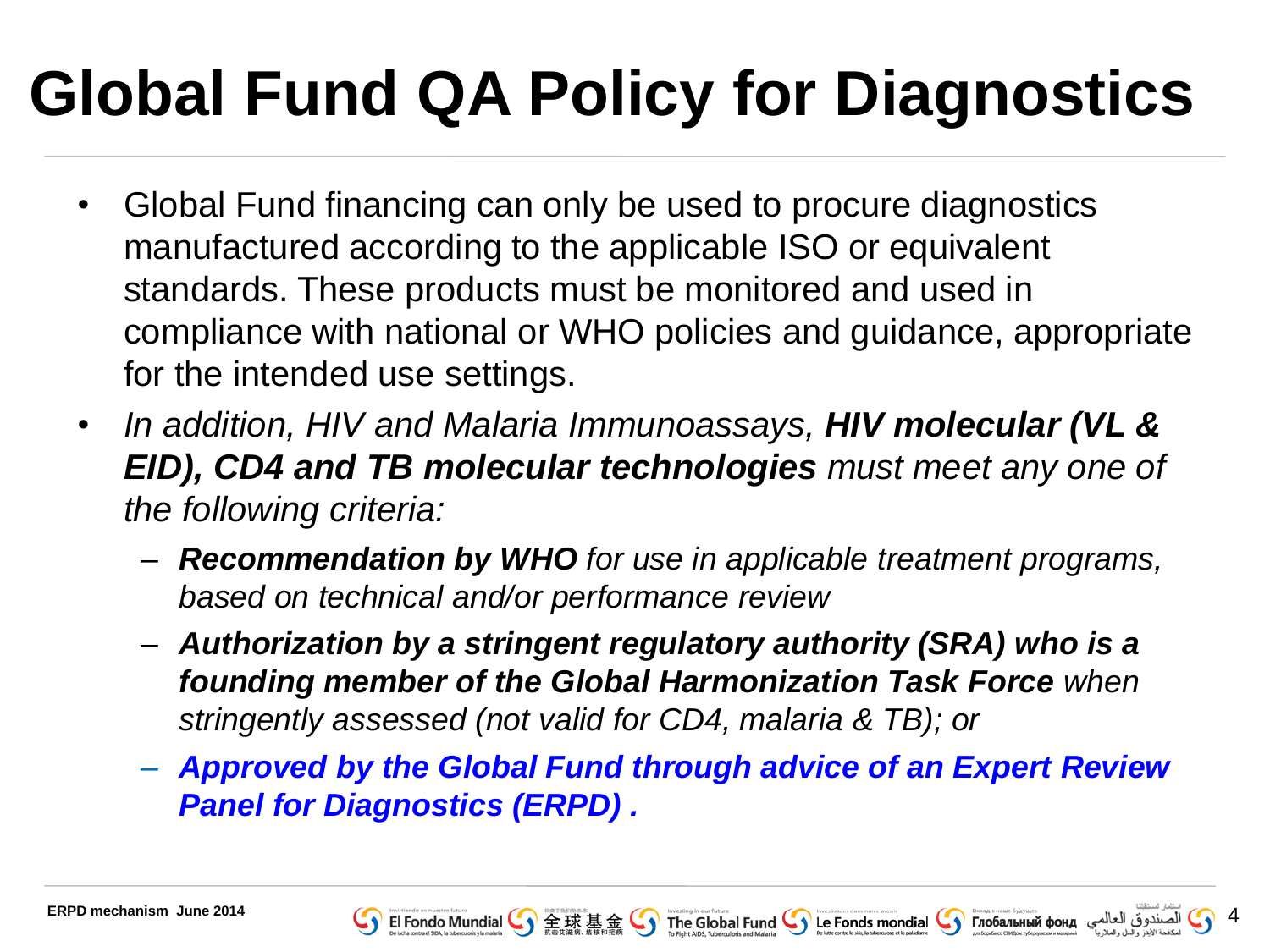#### **Background**

- Mechanism integrated in the QA Policy for Diagnostics based on previous experience with ERP for medicines.
- Early 2013, UNITAID joined effort to establish an ERPD
- At its April 2013 meeting The Global Fund's technical partners **confirmed the need to establish ERPD**
- The Global FUND/UNITAID requested WHO to organize a ERPD rounds for selected diagnostic technologies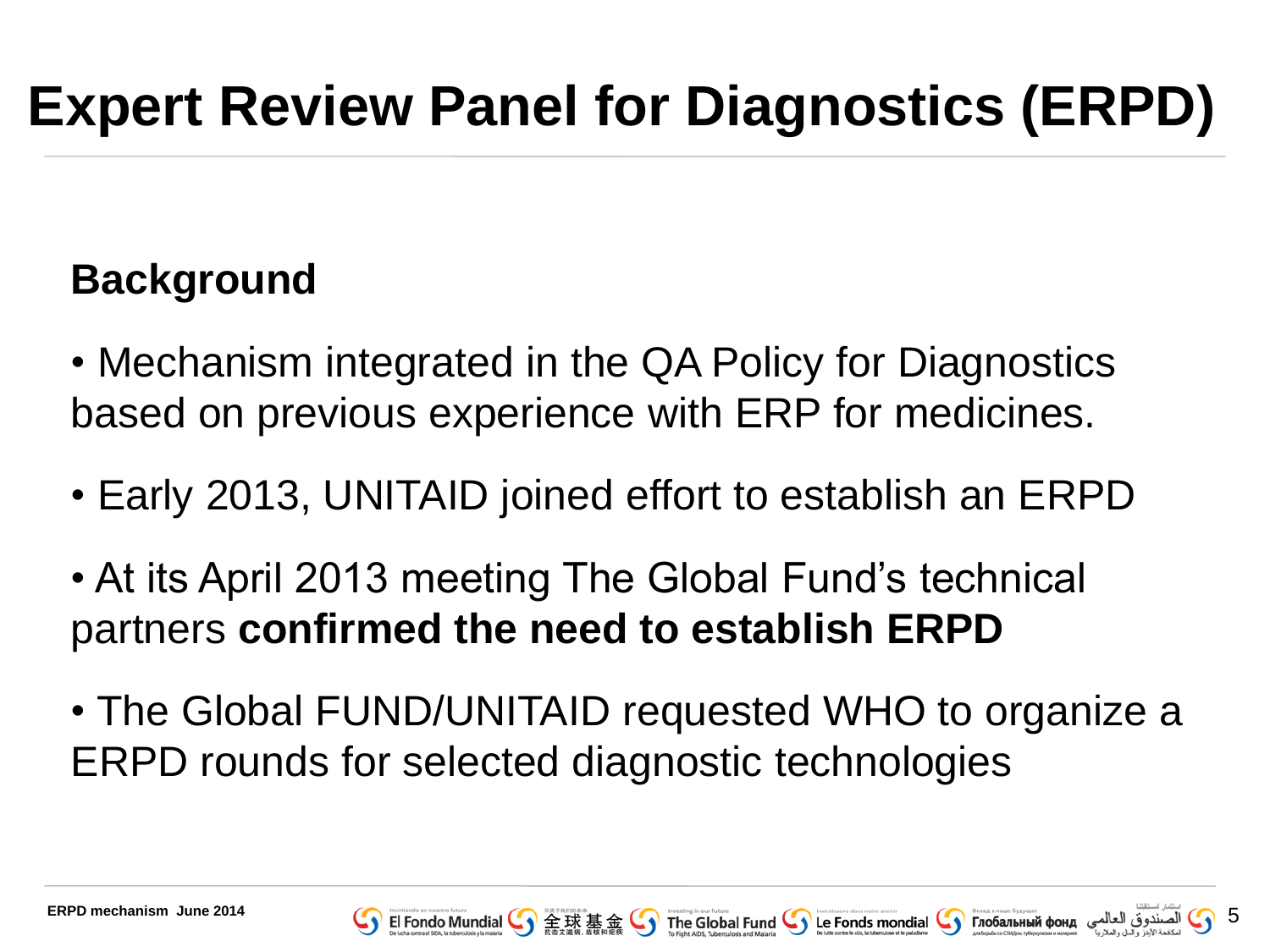### **ERPD: Purpose**

- To assess the potential risks/benefits associated with the procurement of diagnostic products that may have a high public health impact, but have not yet undergone a stringent assessment, either by WHO Prequalification or by a SRA.
- To advise the Global Fund/UNITAID in their decision on whether to allow grant funds to be used for the time-limited procurement of the diagnostics reviewed by the ERPD.
- **ERPD risk/benefit assessment does not replace WHO PQ/SRA assessment, but should be seen as a step towards a WHOPQ/full regulatory review.**
- ERPD mechanism should help expediting access to innovative diagnostic products, if the associated risks are deemed less than the potential benefits.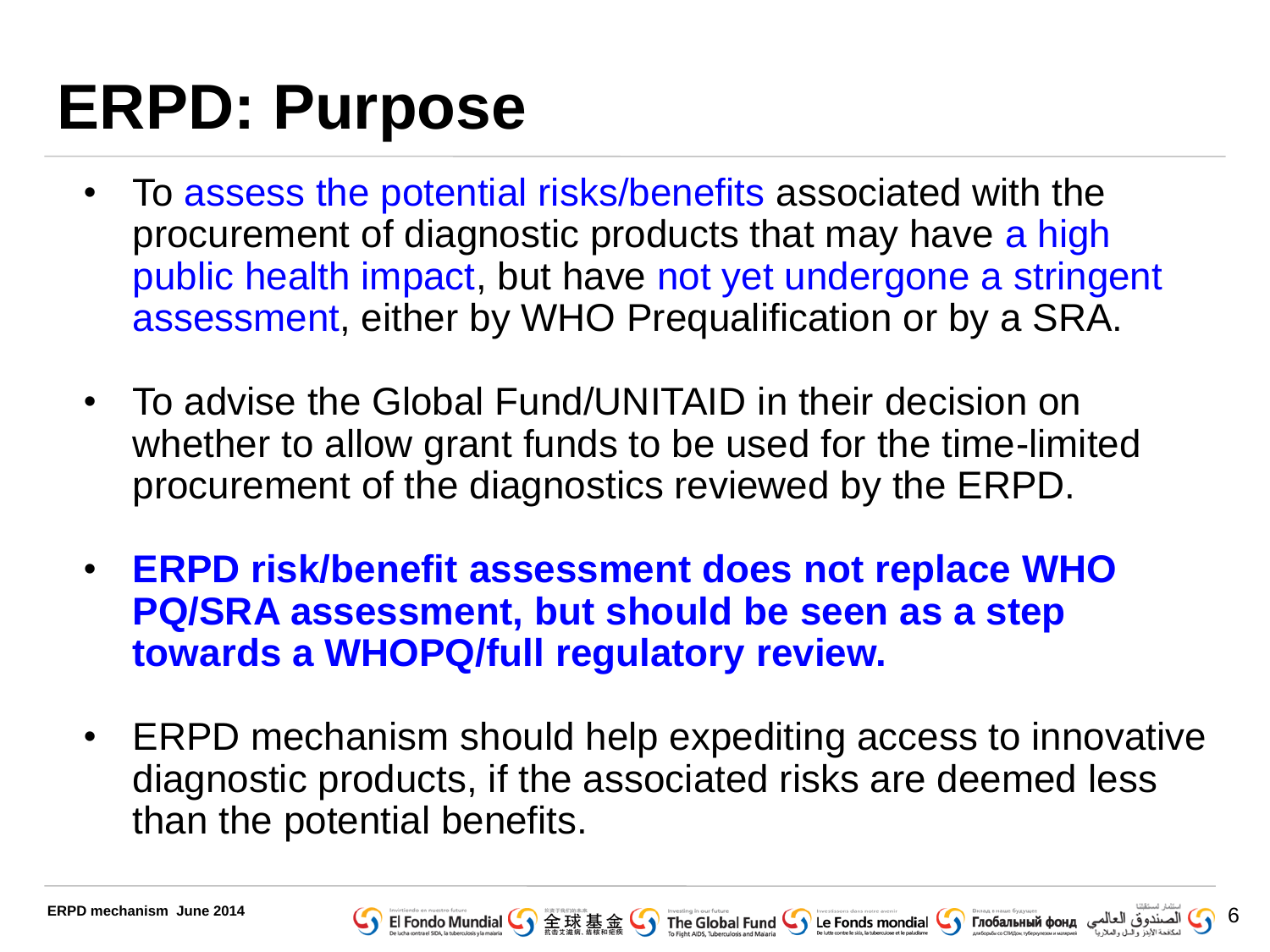# **ERPD: Operationalization**

• ERPD is hosted by WHO as requested by Global Fund's Board

WHO's Essential Medicines and other Health Products Department (Regulation of Medicines and other Health Technologies Unit) leads the technical implementation.

- Terms of Reference (TORs) for ERPD have been developed under the oversight of The Global Fund and UNITAID with inputs from partners (MSF, OGAC, UNICEF, USAID, WHO).
- ERPD rounds are organized for selected diagnostic technologies according to agreed upon timelines:
	- Expression of Interest (EoI) for submission of product questionnaire is developed and published
	- Review of product questionnaires and preparation of reports performed in a 4 month timeline
	- Lessons learned serve to improve ERPD procedures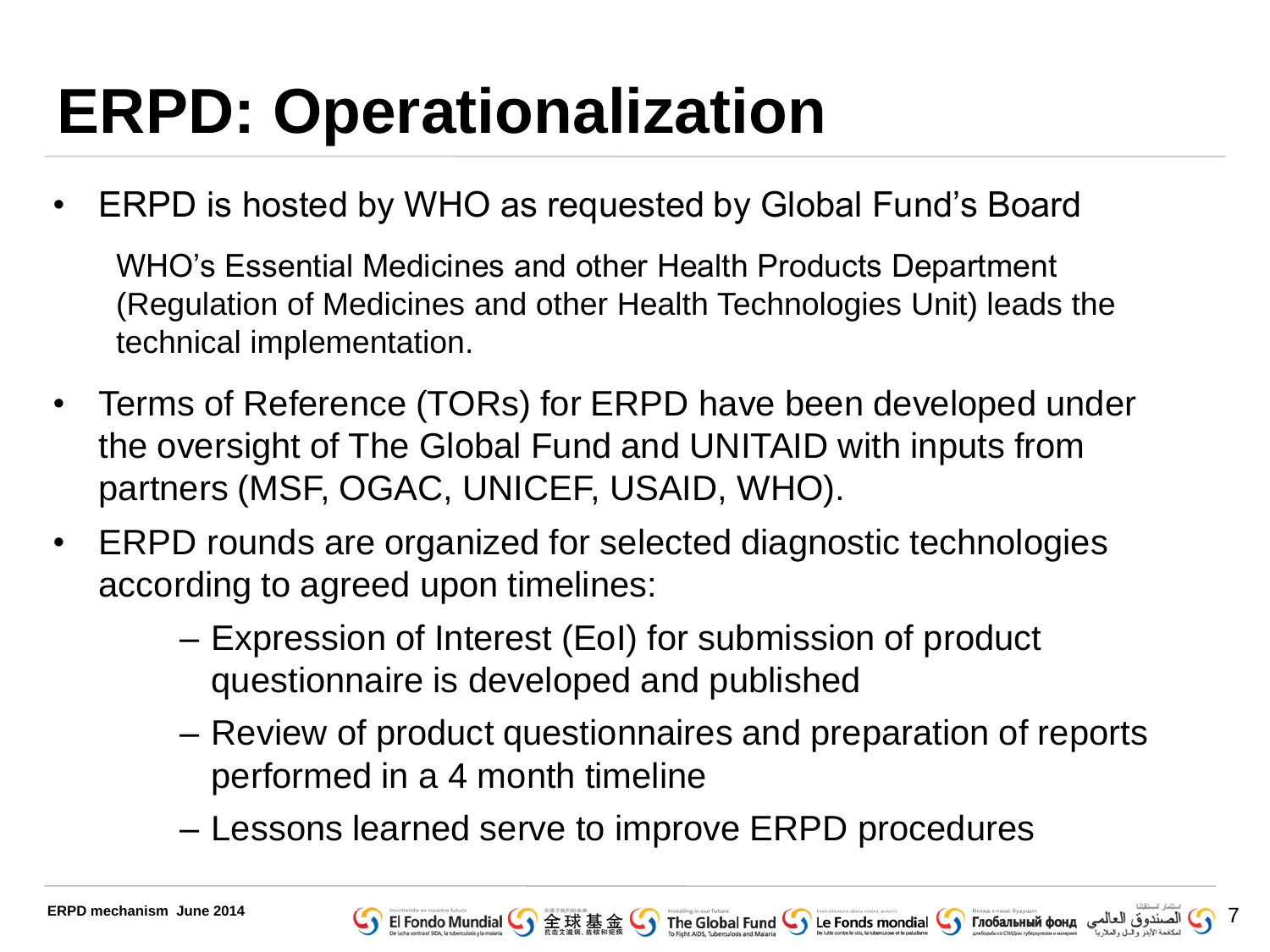## **ERPD: Membership**

### An **independent technical body** :

- Established and administered with guidance from WHO
- Composed of external technical experts: representatives from a wide range of expertise in the field of *in-vitro* diagnostics medical devices:
	- in-vitro diagnostic medical device regulatory affairs,
	- manufacturing of diagnostic products including quality management systems,
	- quality assurance/performance of diagnostic products,
	- public health, use of diagnostic products in health programs in low income countries.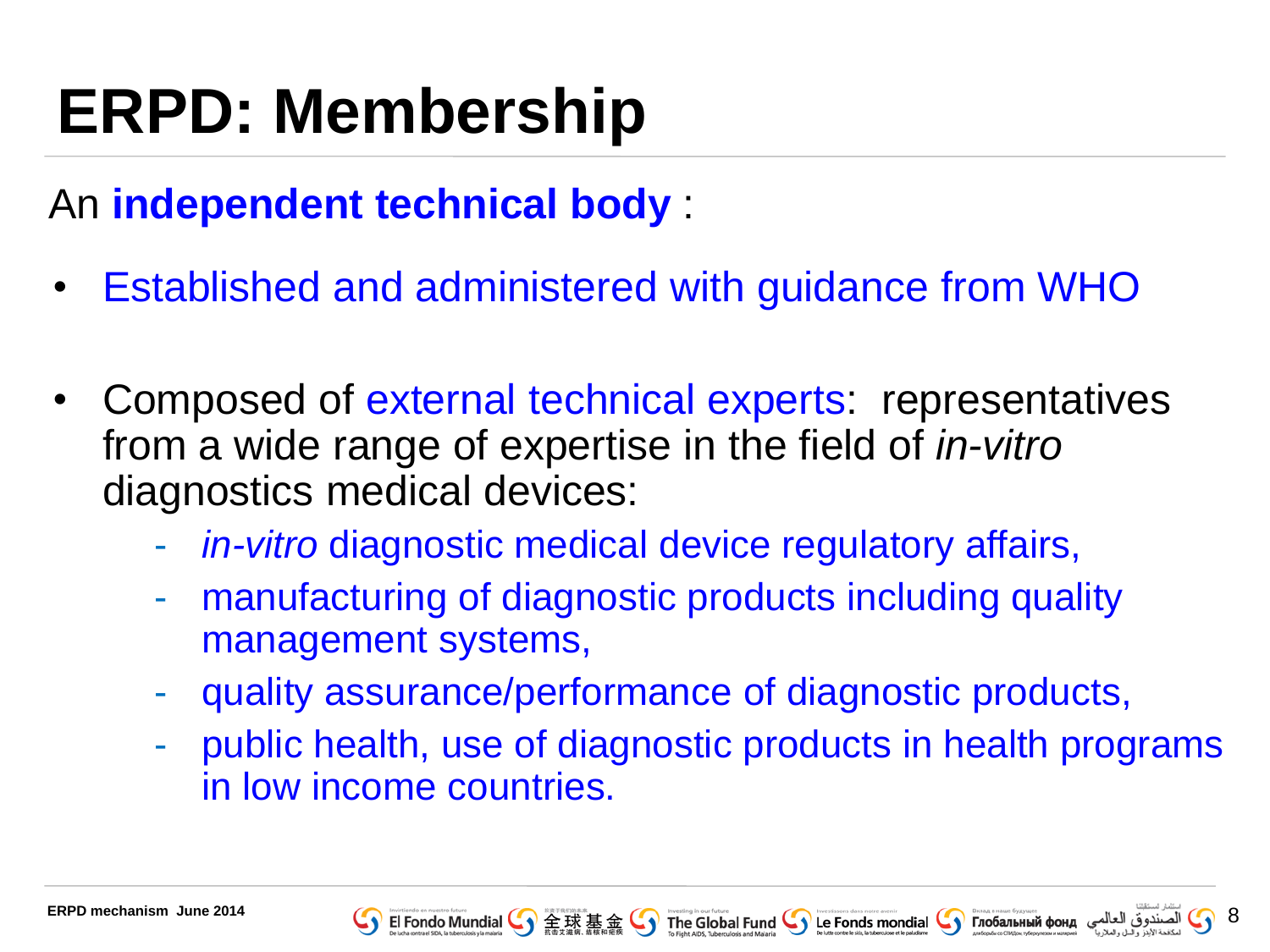# **ERPD: Mechanism**

- Submission of product documentation:
	- in response to a Global Fund/UNITAID invitation for EoI to submit a product questionnaire
	- submission of documentation is subject to eligibility criteria
- Assessment of product questionnaires submitted by manufacturers
- Transmission of advice to the Global Fund/UNITAID and other partners as to whether the benefits of procurement outweigh the potential risks.
- Definition of the validity period of the advice: to be determined by ERPD.

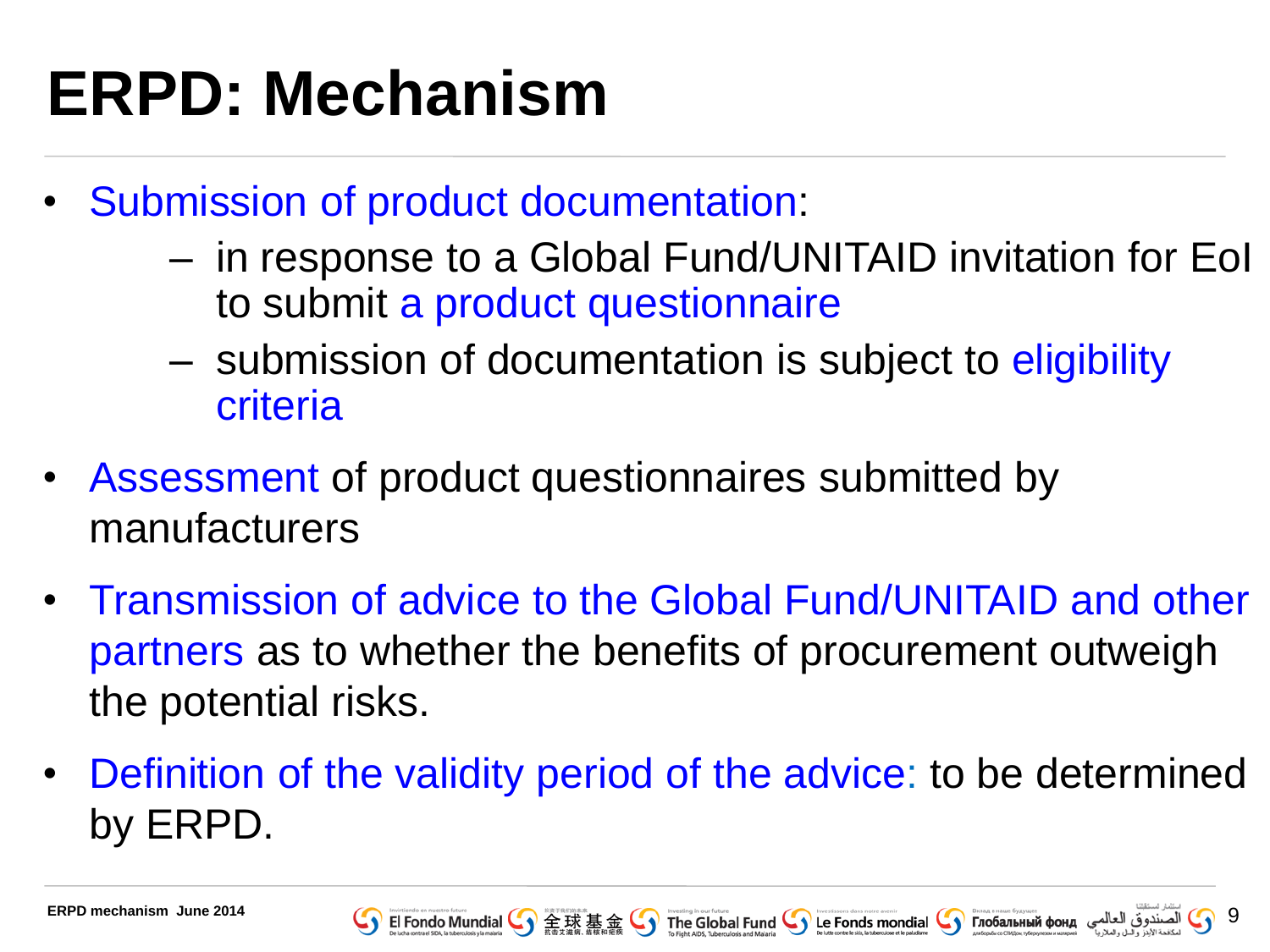# **ERPD: Eligibility criteria**

#### Regulatory status

• The product either has a dossier already under review for WHO Prequalification or is undergoing an SRA approval process, OR

• There is a commitment from the manufacturer to submit a dossier to WHO Prequalification or to a SRA for stringent assessment,

### AND

### Quality Management System (QMS) status

• ISO 13485:2003 or an equivalent QMS documentation, AND

• Any component of the diagnostic technology for which section above does not apply, must be manufactured at a site compliant with all applicable requirements of the ISO 9000 series.



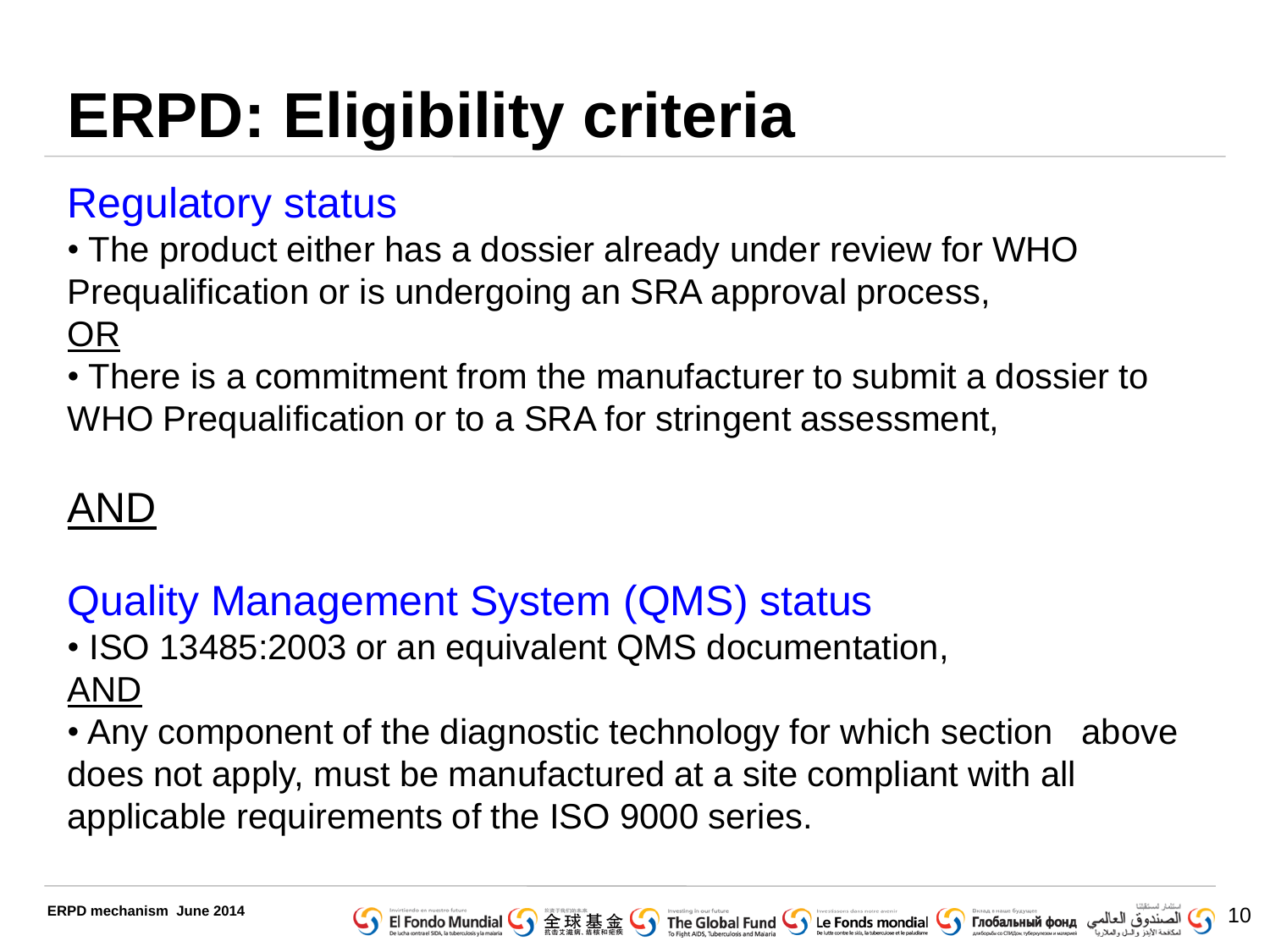### **Documentation to be submitted by manufacturers as per EoI requirements**

- 1. A cover letter expressing interest to submit to ERPD for review,
- 2. A letter from the WHO Prequalification Programme or from a SRA confirming that the product is currently under review for the intended use,

#### OR

In the absence of such a confirmation letter, a letter of commitment from the manufacturer to submit product dossier either to WHO prequalification or to an SRA,

- 1. QMS documents substantiated by one or two most recent and valid inspection reports,
- 2. A completed questionnaire as per generic instructions outlined in the EoI.



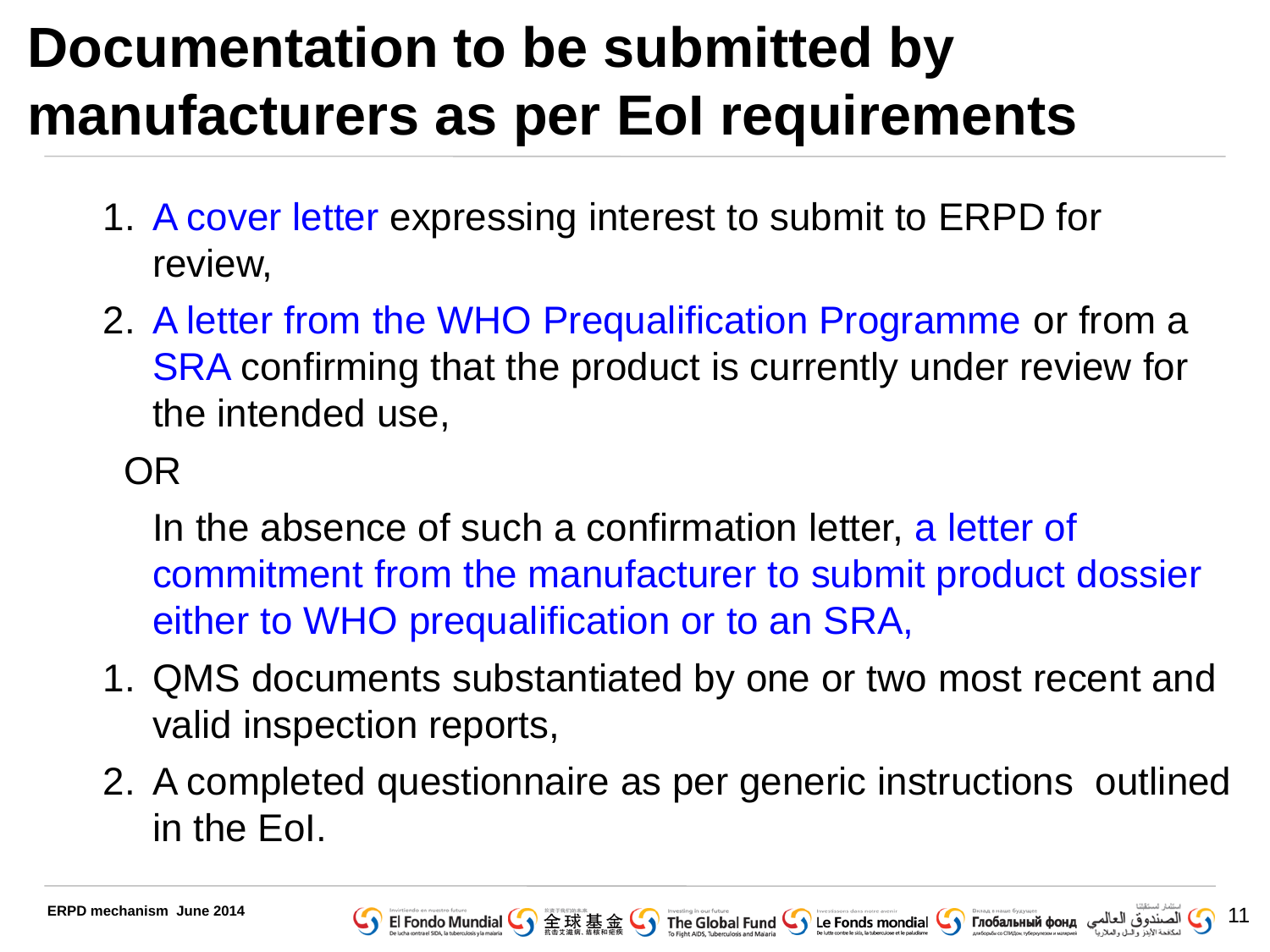### **ERPD: GF Secretariat responsibilities**

The Global Fund QA Senior Officer :

- prepares and circulates the invitations for EoI in close collaboration with UNITAID and partners,
- manages the receipt of product questionnaires as sent by manufacturers,
- forwards complete questionnaires and associated documents to the ERPD Coordinator for review,
- notifies manufacturers of the outcome of the ERPD's review of their respective submissions,
- maintains on the website an up-to-date list of diagnostics submitted and/or eligible for procurement as per QA policy, based on ERPD advice.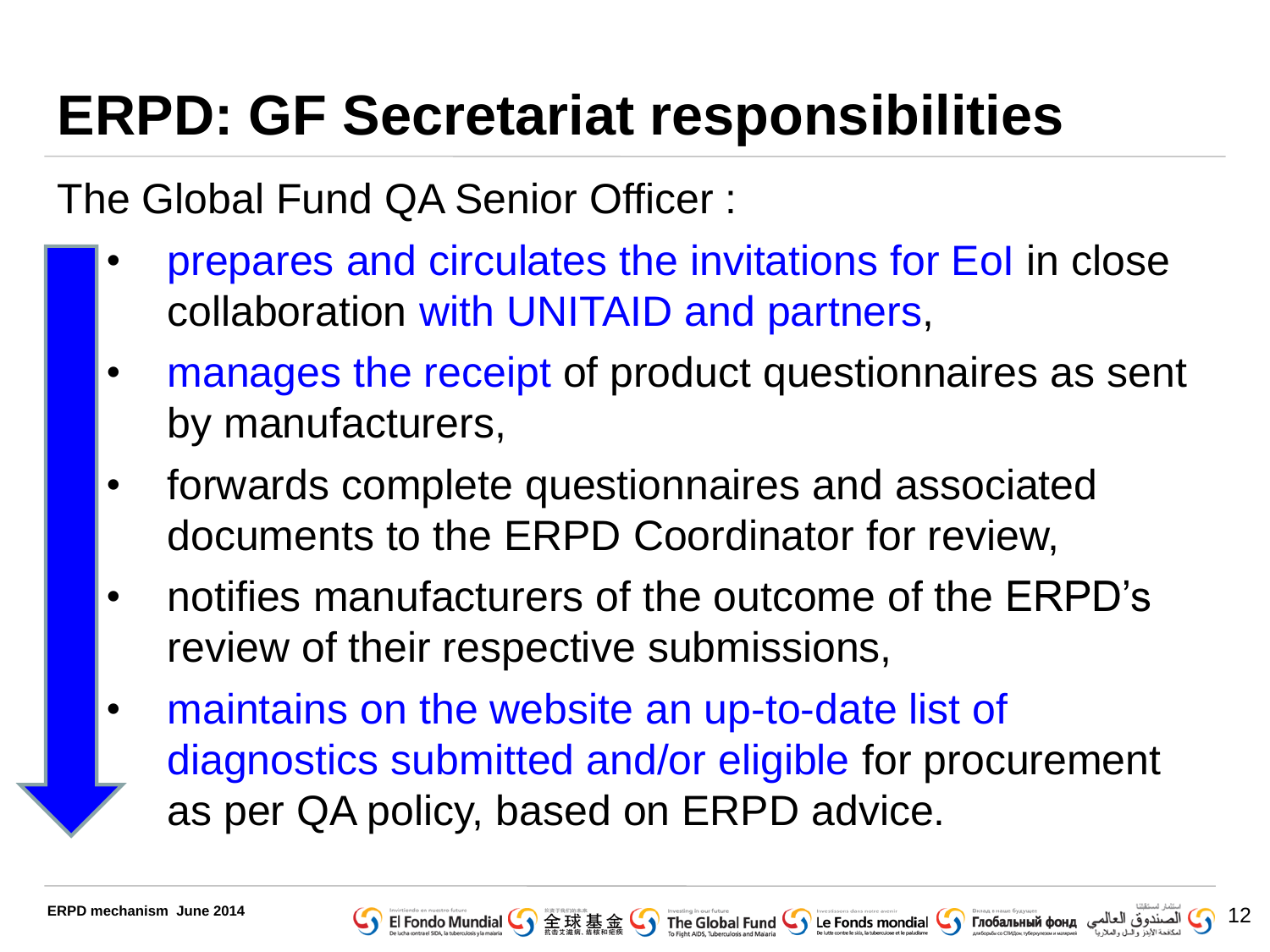### **ERPD: Coordinator's responsibilities**

- manages the selection of ERPD members according to the TORs,
- ensures that ERPD members remain aware of most recent relevant WHO PQ and International Medical Device Regulators Forum (IMDRF) guidelines,
- arranges the timely review of the product questionnaires,
- based on the ERPD members' advice, reports the conclusion on the acceptability or non-acceptability for procurement of each product,
- provides advice on measures to mitigate identified risks,
- drafts the respective communications to the Global Fund/UNITAID and ensures timely delivery of the reports.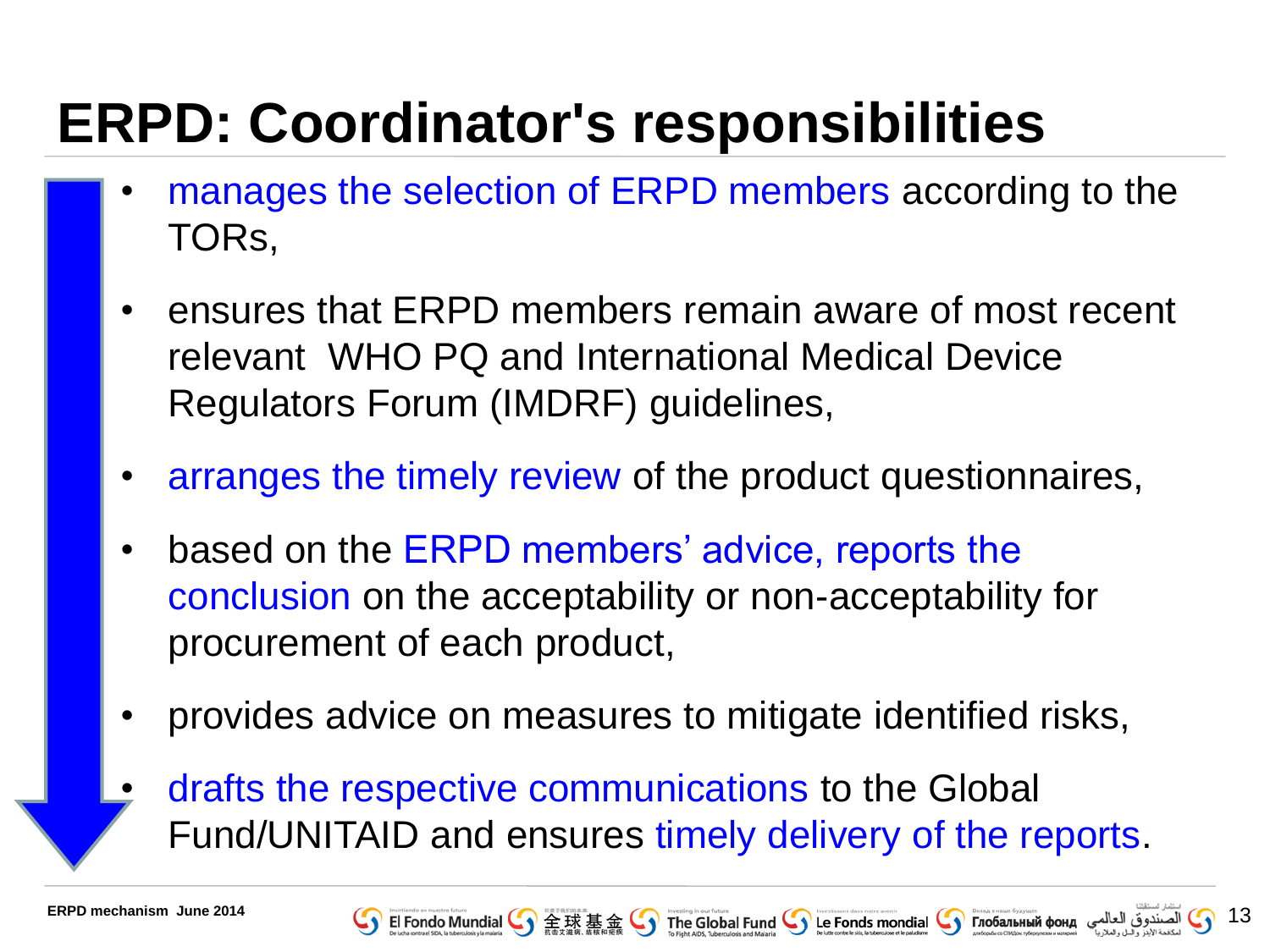## **ERPD: Member's responsibilities**

#### The selected ERPD members:

- Assess data provided in the submissions, draft the corresponding quality risk assessment reports, and allocate each product questionnaire to the appropriate risk category; the data for each product will be reviewed at least by two assessors,
- The assessors will present their findings at the ERPD meeting and provide advice on measures to mitigate identified risks,
- Advise the ERPD coordinator which products can be considered as acceptable for **time-limited procurement**.

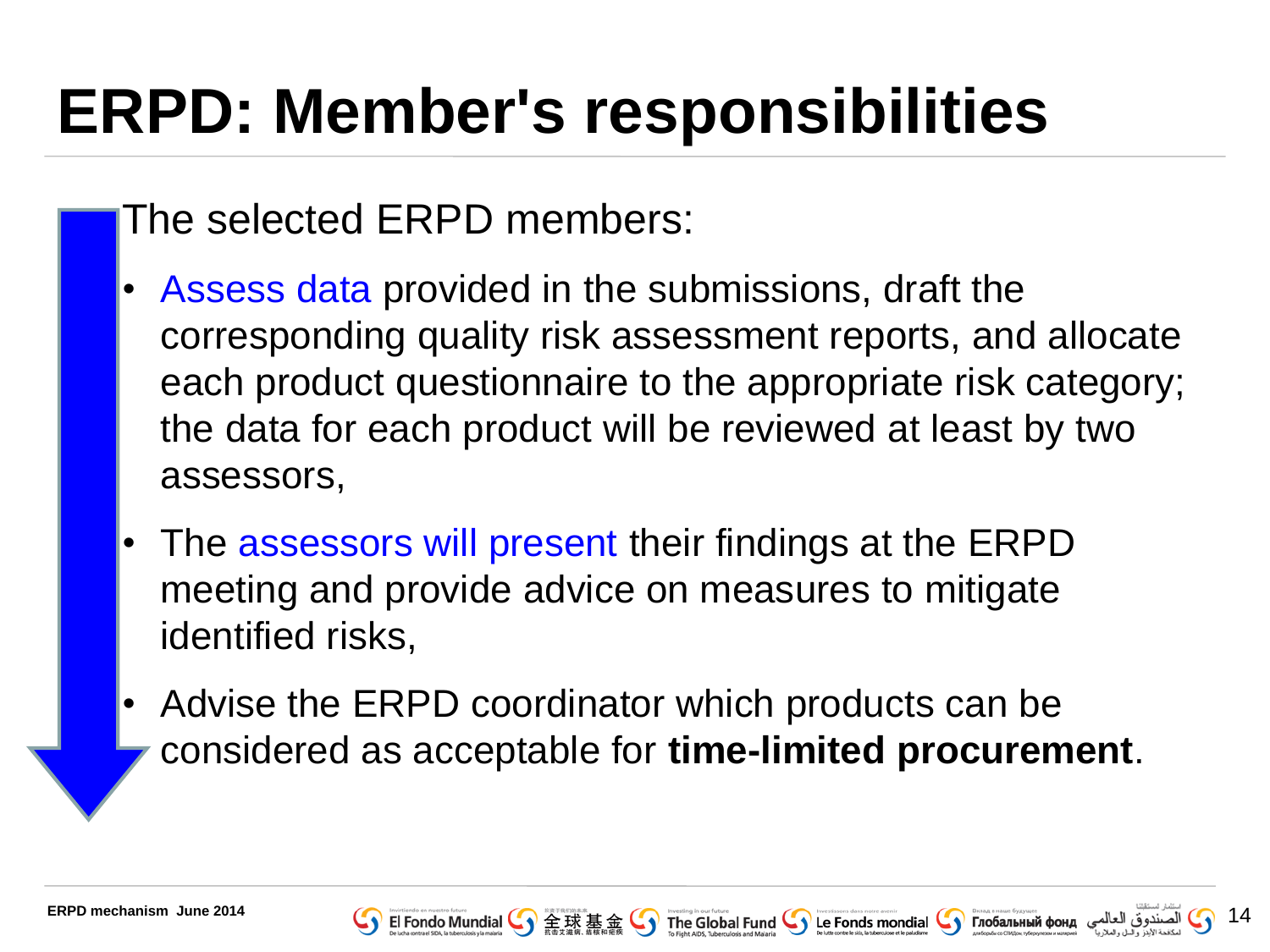### **Technical areas of ERPD review: see product questionnaire included in EoI**





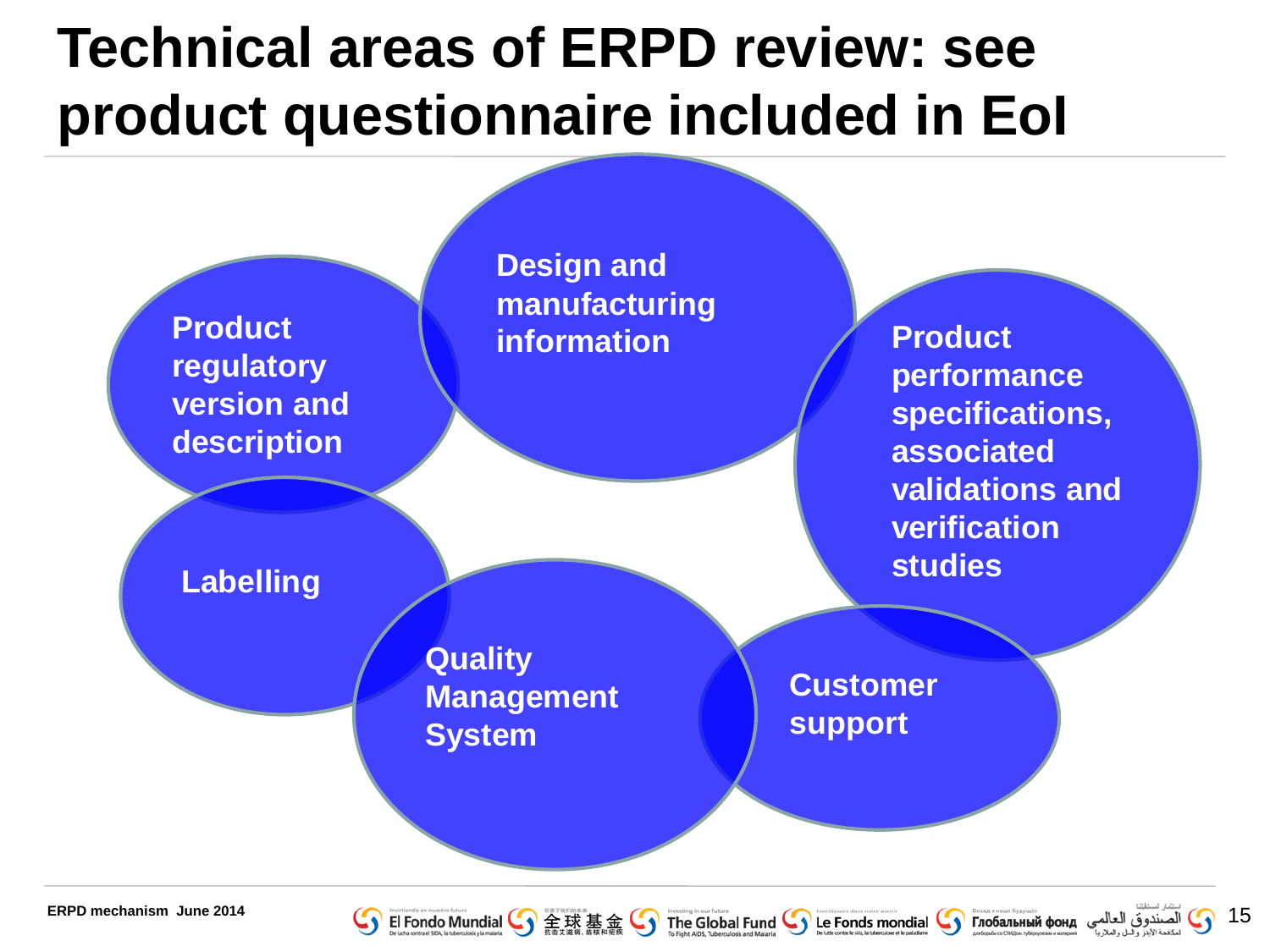# **Assessment criteria for ERPD review**

The following major product attributes will be used as a basis for assessment of the products:

- a. QMS status of the manufacturing process
- b. IVD risk management and control of the manufacturing processes
- c. Performance specification, study design and evidence of performance: analytical and clinical study data
- d. Stability data
- e. Labelling, including Instructions For Use, suitability of the product for the intended use settings, customer support

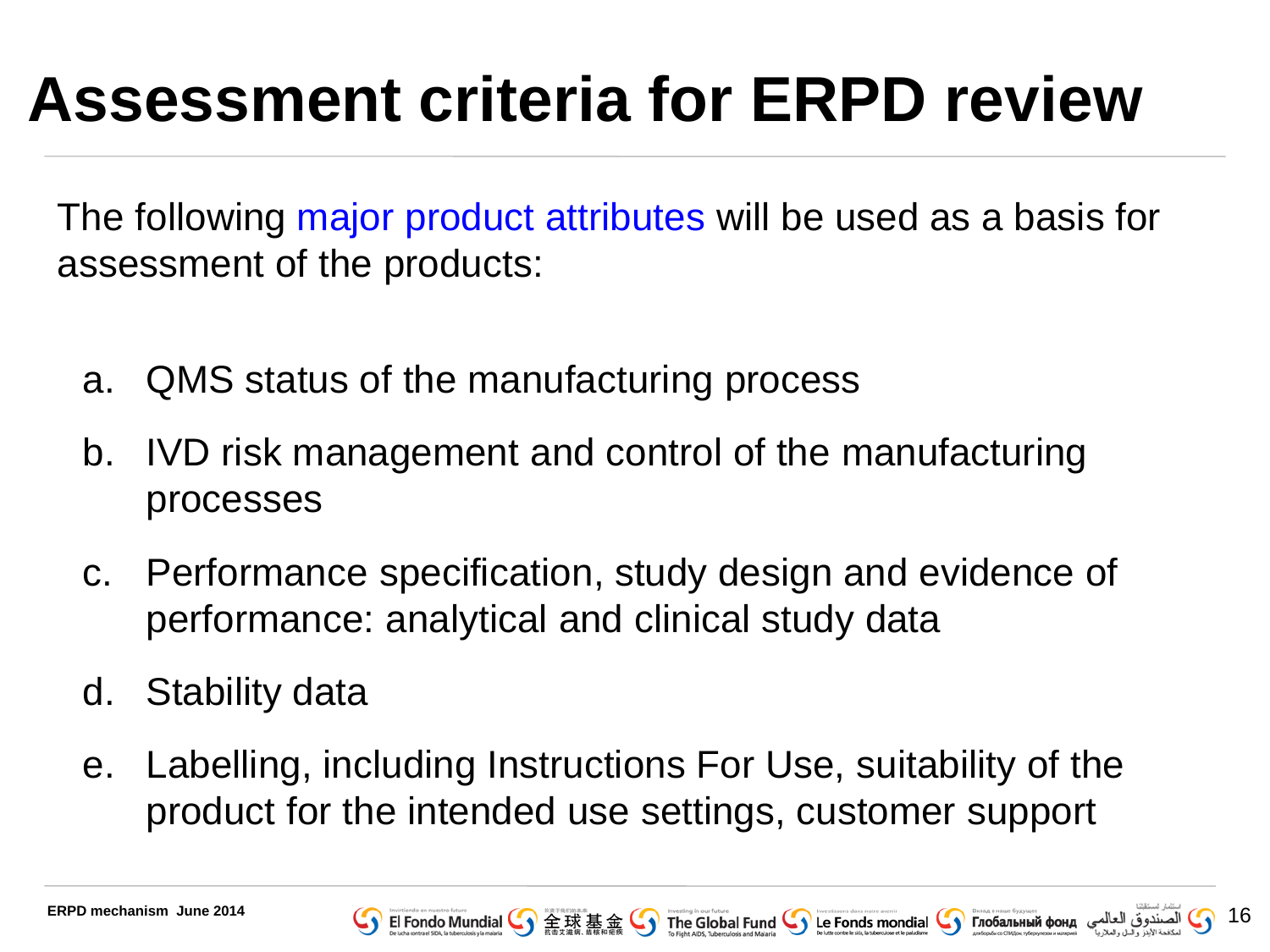### **Risk categories of ERPD reviewed products**

Classification of products in 4 risk categories:

- Products classified in **risk categories 1 and 2** may be considered for time-limited procurement.
- Products classified in **risk category 3** may be considered for time- limited procurement only if there is no other option and if the risk of not diagnosing and/or making treatment decisions is higher than the risk of using the product.
- Products classified in **risk category 4** may not be considered for procurement under any circumstances.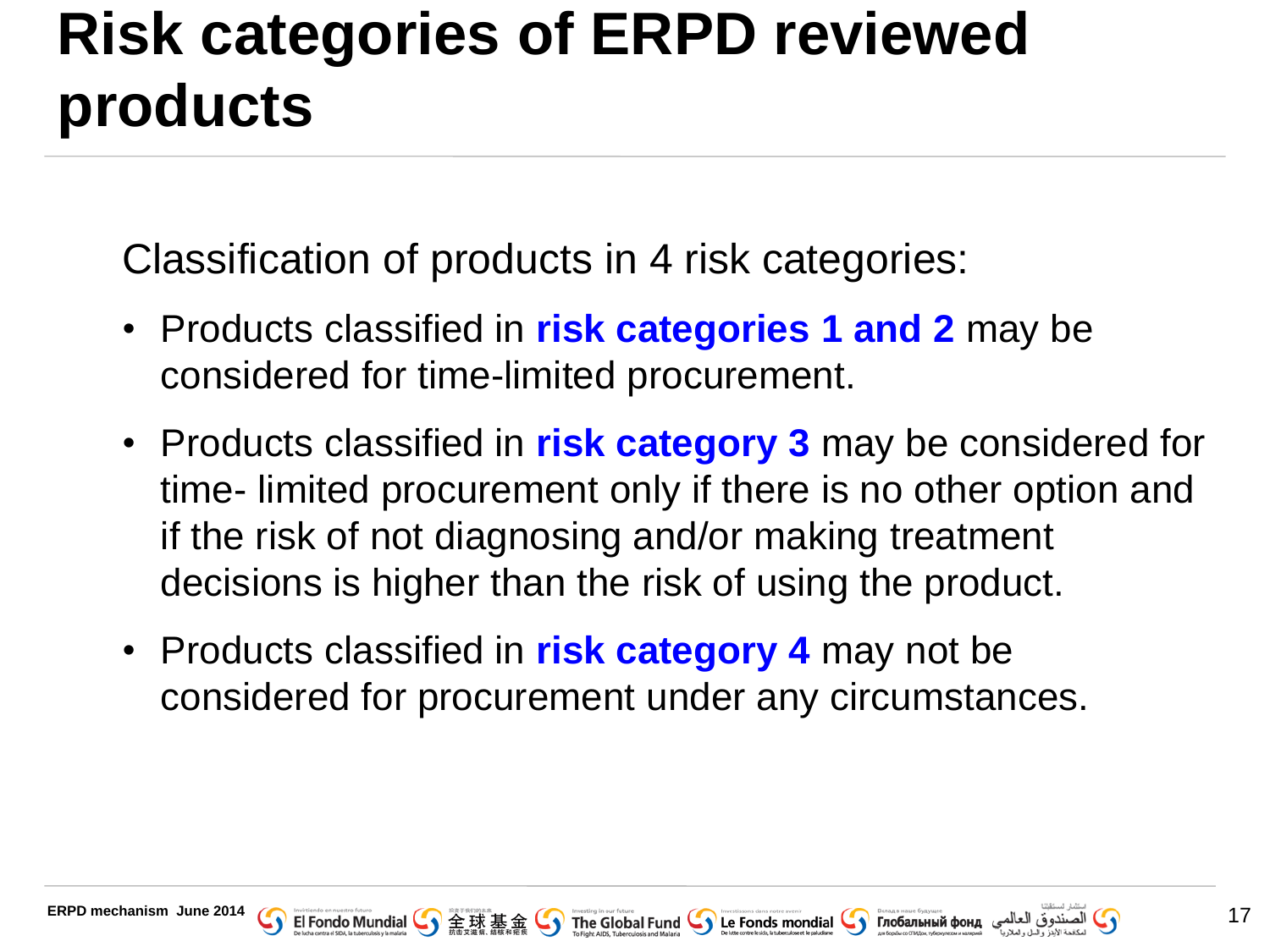# **Risk Category 1 Products**

| <b>Risk</b><br><b>Category</b> | <b>Characteristics</b><br>The product is described by ALL of the<br>following:                                                                                                                                                                                                                                                                                                                                                                                                                                                                                                                                                                                                                                                                                            | <b>ERPD</b><br>advice                                                                        | <b>Application of</b><br><b>Global Fund QA Policy</b>                                                                                                                                                                                                                                                                                                                                          |
|--------------------------------|---------------------------------------------------------------------------------------------------------------------------------------------------------------------------------------------------------------------------------------------------------------------------------------------------------------------------------------------------------------------------------------------------------------------------------------------------------------------------------------------------------------------------------------------------------------------------------------------------------------------------------------------------------------------------------------------------------------------------------------------------------------------------|----------------------------------------------------------------------------------------------|------------------------------------------------------------------------------------------------------------------------------------------------------------------------------------------------------------------------------------------------------------------------------------------------------------------------------------------------------------------------------------------------|
| 1                              | The product is manufactured at SRA or<br>WHO PQ Dx QMS compliant site(s)<br>(ISO 13485:2003 or equivalent)<br>Adequate risk management and appropriate<br>control of the manufacturing processes<br>Adequate evidence of analytical and clinical<br>performance including data in the intended<br>use settings and utilization of all relevant<br>specimen types.<br>The submitted data support the claimed<br>shelf life on at least 3 production lots, and a<br>minimum of 6-12 months shelf-life can be<br>assigned, as per ERPD product requirement<br>Labelling, including instructions for use in<br>line with internationally accepted standards<br>(IMDRF, ISO), operational aspects suitable<br>for low income countries, reasonable<br>customer support network | <b>Product may</b><br>be<br>considered,<br>for time-<br><b>limited</b><br><b>procurement</b> | Procurement of such<br>product with Global Fund<br>resources acceptable for a<br>time-limited period if no<br>sufficient WHO PQ or<br><b>SRA</b> authorized<br>products are available for<br>use at all levels of Health<br>Care System.<br><b>Product can be listed on</b><br>the Global Fund list of<br>eligible product for<br>procurement with<br>validity period,<br>published on website |

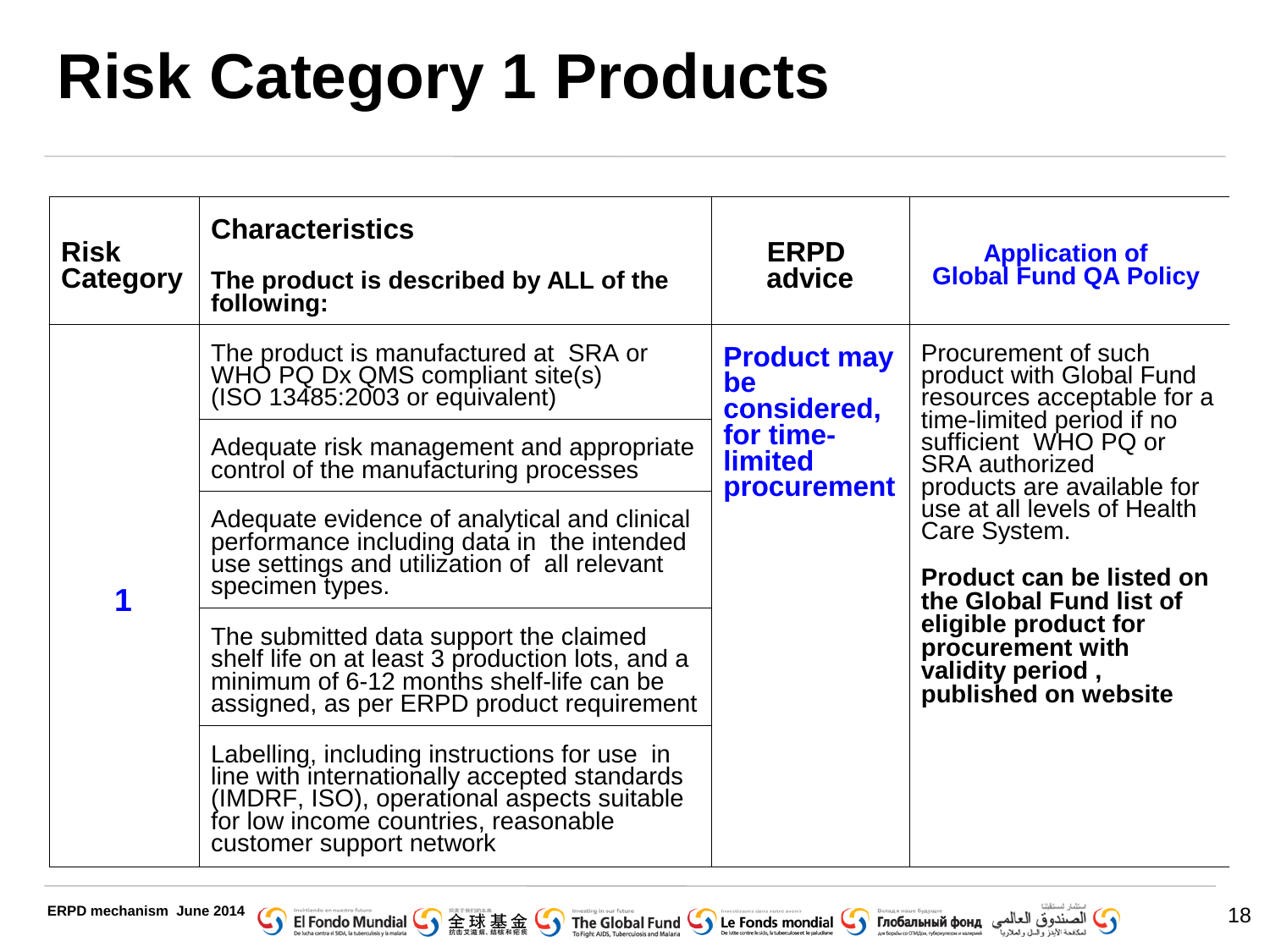# **Risk Category 2 Products**

| <b>Risk</b><br><b>Category</b> | <b>Characteristics</b><br>The product is described by ALL of the<br>following                                                                                                                                  | <b>ERPD</b><br>advice                                                                        | <b>Application of</b><br><b>Global Fund QA Policy</b>                                                                                                                                                                                                                                                                                                                                          |
|--------------------------------|----------------------------------------------------------------------------------------------------------------------------------------------------------------------------------------------------------------|----------------------------------------------------------------------------------------------|------------------------------------------------------------------------------------------------------------------------------------------------------------------------------------------------------------------------------------------------------------------------------------------------------------------------------------------------------------------------------------------------|
| $\overline{\mathbf{2}}$        | The product is manufactured at SRA or<br>WHO PQ Dx QMS compliant site(s)<br>(ISO 13485:2003 or equivalent)                                                                                                     | <b>Product may</b><br>be<br>considered,<br>for time-<br><b>limited</b><br><b>procurement</b> | Procurement of such<br>product with Global Fund<br>resources acceptable for a<br>time-limited period if no<br>sufficient WHO PQ or<br><b>SRA</b> authorized<br>products are available for<br>use at all levels of Health<br>Care System.<br><b>Product can be listed</b><br>on the Global Fund<br>list of eligible product<br>for procurement with<br>validity period,<br>published on website |
|                                | Adequate risk management and appropriate<br>control of the manufacturing processes                                                                                                                             |                                                                                              |                                                                                                                                                                                                                                                                                                                                                                                                |
|                                | Adequate evidence of analytical<br>performance, well controlled but limited<br>clinical performance data in the intended<br>use settings. Additional studies ongoing.                                          |                                                                                              |                                                                                                                                                                                                                                                                                                                                                                                                |
|                                | Submitted accelerated stability data on<br>three lots, with acceptable variation. Real<br>time studies in process, no main concerns,<br>data support stability of at least 6 months                            |                                                                                              |                                                                                                                                                                                                                                                                                                                                                                                                |
|                                | Labelling, including instructions for use in<br>line with internationally accepted standards<br>(IMDRF, ISO), operational aspects suitable<br>for low income countries, reasonable<br>customer support network |                                                                                              |                                                                                                                                                                                                                                                                                                                                                                                                |

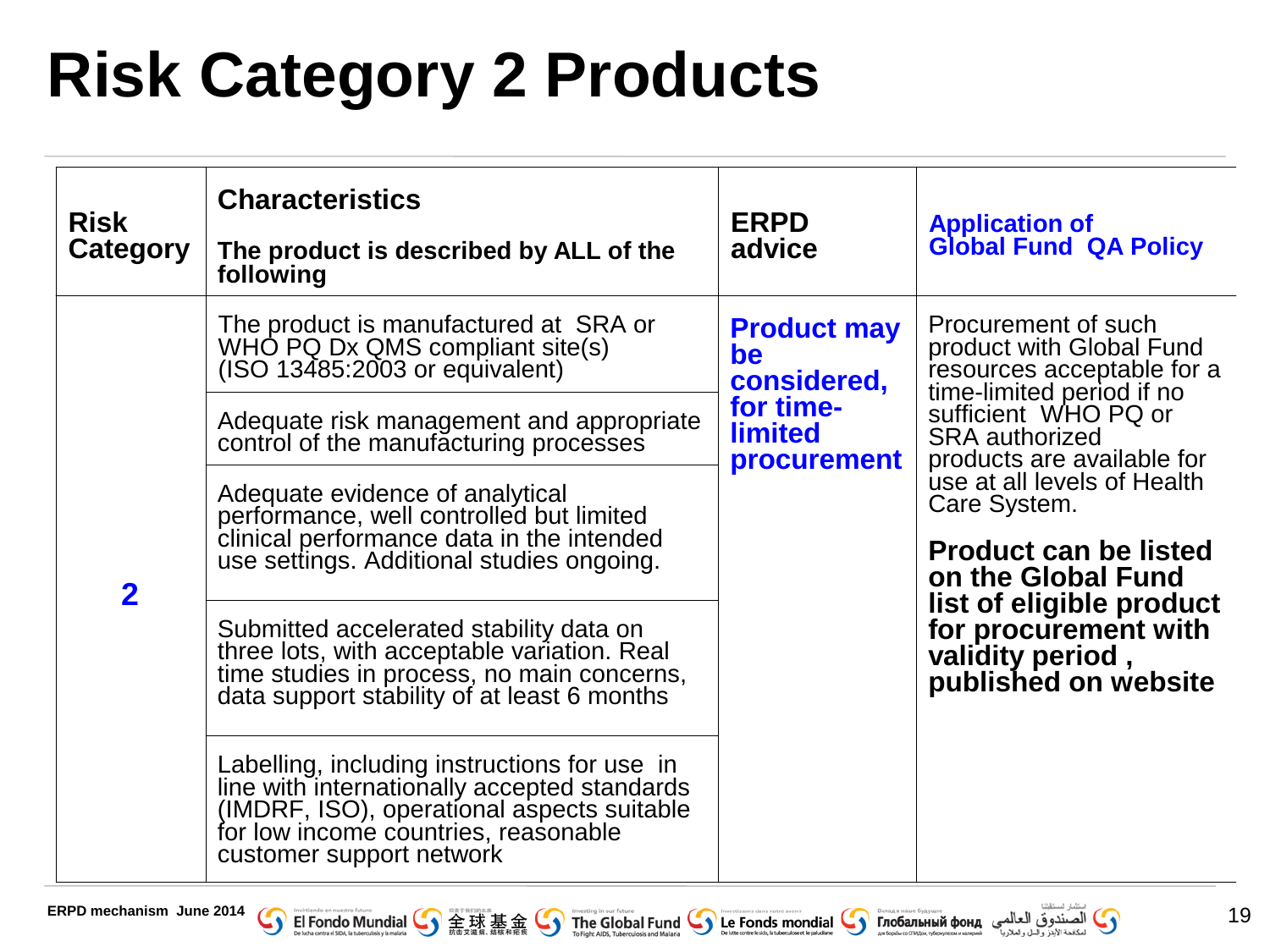# **Risk Category 3 Products**

| <b>Risk</b><br>Category | <b>Characteristics</b><br>The product is described by:                                                                                                                                                                                       | <b>ERPD</b><br>advice                                                                                                                                                                                                                                    | <b>Application of</b><br><b>Global Fund QA Policy</b>                                                                                                                                                                                                                                                                                                                                                                                                                                                                                                                                                                                 |
|-------------------------|----------------------------------------------------------------------------------------------------------------------------------------------------------------------------------------------------------------------------------------------|----------------------------------------------------------------------------------------------------------------------------------------------------------------------------------------------------------------------------------------------------------|---------------------------------------------------------------------------------------------------------------------------------------------------------------------------------------------------------------------------------------------------------------------------------------------------------------------------------------------------------------------------------------------------------------------------------------------------------------------------------------------------------------------------------------------------------------------------------------------------------------------------------------|
| 3                       | The product is manufactured at SRA or<br>WHO PQ Dx QMS compliant site(s)<br>(ISO 13485:2003 or equivalent), except<br>for some minor non conformities that are<br>being addressed<br>and ANY of the following:                               | <b>Product may be</b><br>considered for<br><b>procurement</b><br>only if there is<br>no other option<br>and the risk of<br>not diagnosing<br>or monitoring<br>efficacy of<br>disease<br>treatment is<br>higher than the<br>risk of using<br>the product. | Global Fund determines, in<br>consultation with WHO and<br>other relevant technical<br>partners, if there is no other<br>option, taking into account<br>relevant factors such as<br>country context. Time-<br>limited procurement of such<br>product with Global Fund<br>resources may be permitted<br>on an exceptional basis. To<br>be considered on case by<br>case basis.<br>Because of the<br>exceptional nature of a<br>category 3 product and<br>the likely conditionality on<br>its use, the product will<br>not be listed on the<br><b>Global Fund list of eligible</b><br>products for procurement<br>published on website. |
|                         | Limited risk management and control of<br>the manufacturing processes                                                                                                                                                                        |                                                                                                                                                                                                                                                          |                                                                                                                                                                                                                                                                                                                                                                                                                                                                                                                                                                                                                                       |
|                         | Limited performance data available<br>and/or the comparator reference method<br>is not acceptable, thus analytical<br>methods are not sufficiently validated                                                                                 |                                                                                                                                                                                                                                                          |                                                                                                                                                                                                                                                                                                                                                                                                                                                                                                                                                                                                                                       |
|                         | Submitted stability data on one or two<br>batches and the potential for stability<br><b>issues</b>                                                                                                                                           |                                                                                                                                                                                                                                                          |                                                                                                                                                                                                                                                                                                                                                                                                                                                                                                                                                                                                                                       |
|                         | Labelling, including the instructions for<br>use in line with internationally accepted<br>standards (IMDRF, ISO) and operational<br>aspects of product are adequate but<br>insufficient customer support networks<br>in low income countries |                                                                                                                                                                                                                                                          |                                                                                                                                                                                                                                                                                                                                                                                                                                                                                                                                                                                                                                       |



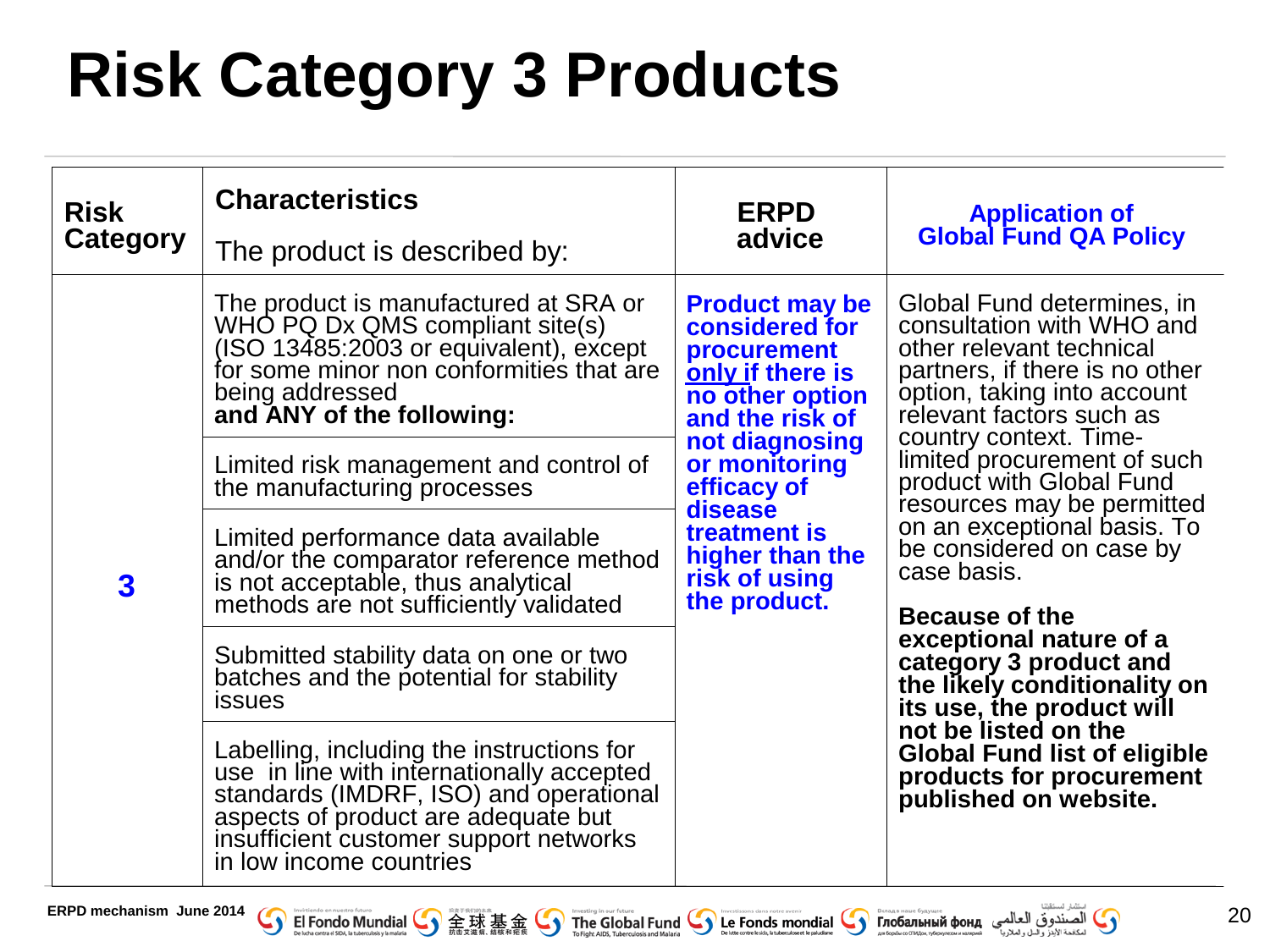# **Risk Category 4 Products**

| <b>Risk</b><br><b>Category</b> | <b>Characteristics</b><br>The product is described by ANY of<br>the following:                                                                                                                                                      | <b>ERPD</b><br>advice                                                                                     | <b>Application of</b><br><b>Global Fund QA Policy</b>                                                                            |
|--------------------------------|-------------------------------------------------------------------------------------------------------------------------------------------------------------------------------------------------------------------------------------|-----------------------------------------------------------------------------------------------------------|----------------------------------------------------------------------------------------------------------------------------------|
| 4                              | There is not sufficient evidence that the<br>product is manufactured at SRA or<br>WHO PQ Dx QMS compliant site(s)<br>(ISO 13485:2003 or equivalent)<br>The risk management and control of<br>manufacturing processes are inadequate | <b>Product</b><br>may not be<br>considered for<br><b>procurement</b><br>under any<br><b>circumstances</b> | <b>Procurement of</b><br>such product may not<br>be allowed with<br><b>Global Fund</b><br><b>resources</b><br><b>Product not</b> |
|                                | Inadequate study design and insufficient<br>evidence to substantiate analytical<br>and/or clinical performance<br>The current stability data are not<br>satisfactory and do not allow any<br>assignment of shelf life               |                                                                                                           | listed on the Global<br><b>Fund list of eligible</b><br>products for<br>procurement<br>published on website                      |
|                                | Labelling, in particular instructions for<br>use in line with internationally accepted<br>standards (IMDRF, ISO) are inadequate<br>or operational aspects of product<br>incompatible with low income countries                      |                                                                                                           |                                                                                                                                  |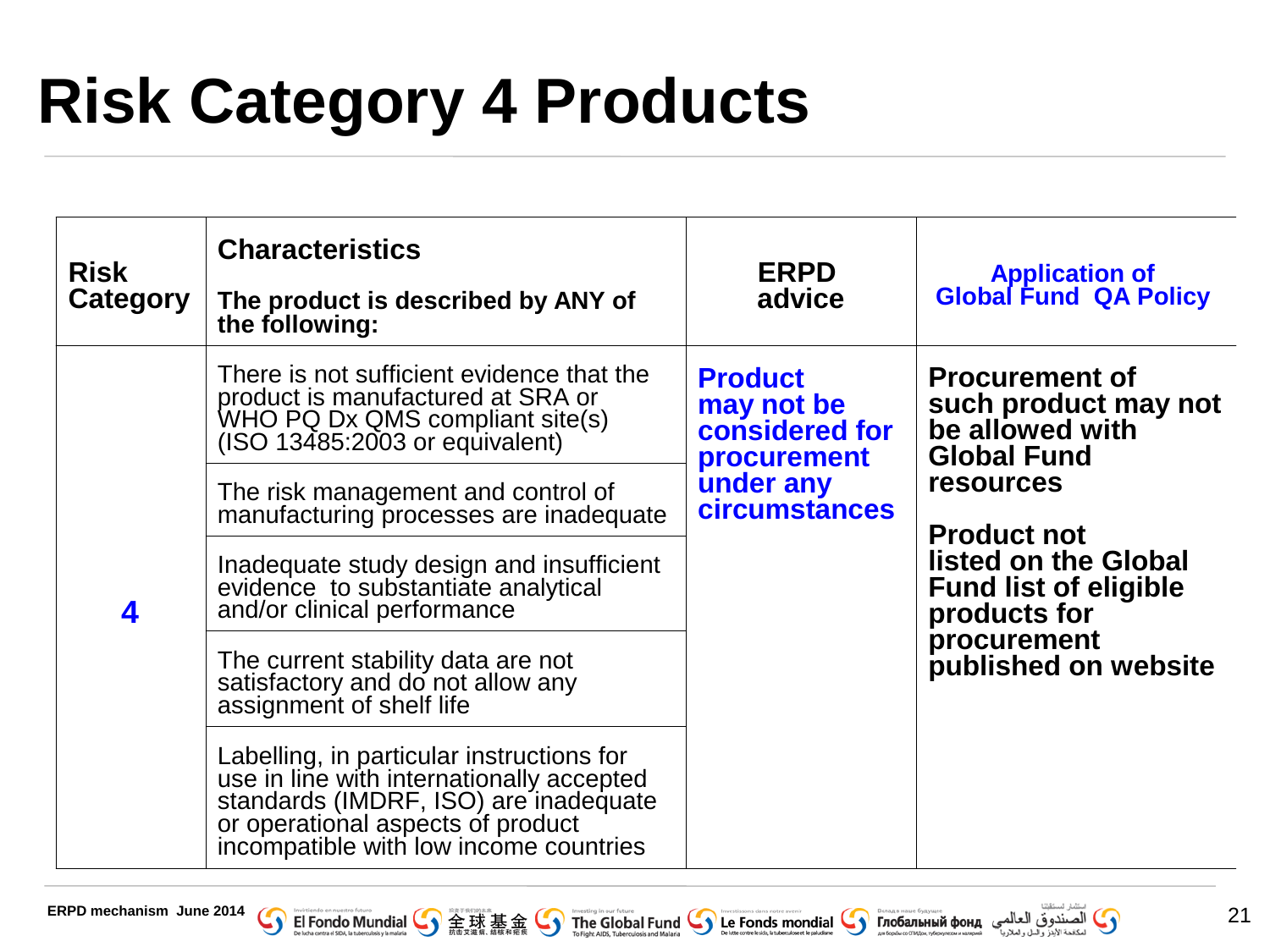## **Next Steps – Q3/Q4 2014**

- Lessons learned from pilot phase has resulted in improved documentation and ERPD management,
	- EoI
	- TORs finalized and published
	- Revised version of ERPD product questionnaire
- Manufacturers briefing sessions
	- ‒ Individual requests for teleconferences via e-mail [Joelle.Daviaud@theglobalfund.org](mailto:Joelle.Daviaud@theglobalfund.org) **and** [Martine.Guillerm@theglobalfund.org](mailto:Martine.Guillerm@thegloablafund.org)
	- ‒ ERPD briefing sessions at the UN manufacturers meeting (Copenhagen, 23- 25 September 2014) and the ASLM meeting (Cape Town, November 2014)
- Schedules for up-coming EoI for ERPD :
	- EoI for CD4/VL/EID/use of DBS (including POC testing platforms) published in June, submission of dossiers end of August, conclusions in November 2014
	- Following EoI on ad-hoc basis, in Q4 2014 if needed
- Up-date of Global Fund/UNITAID websites